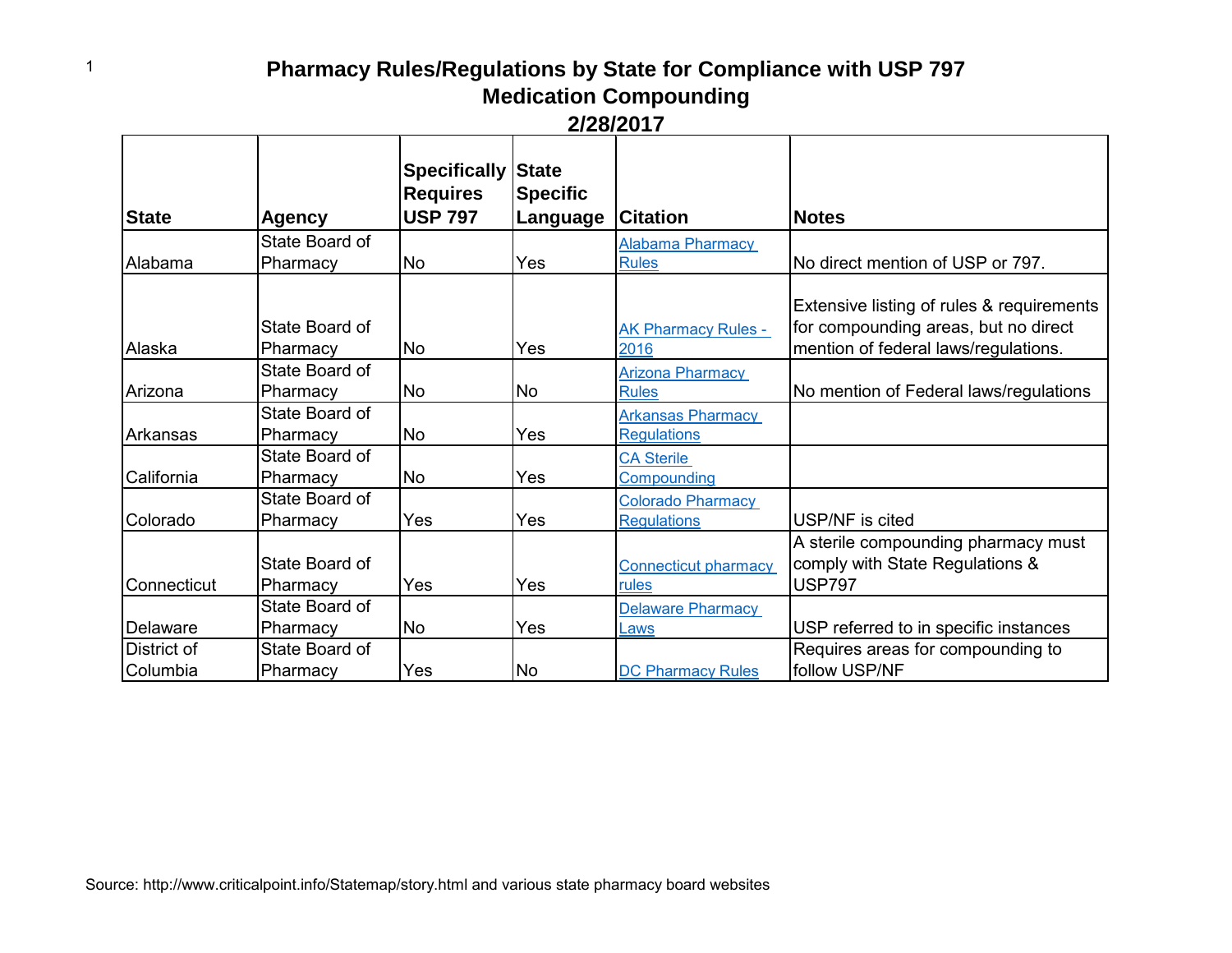| <b>State</b> | <b>Agency</b>              | <b>Specifically State</b><br><b>Requires</b><br><b>USP 797</b> | <b>Specific</b><br>Language | <b>Citation</b>                            | <b>Notes</b>                                                                                                                                                                                                                                                                                                                                 |
|--------------|----------------------------|----------------------------------------------------------------|-----------------------------|--------------------------------------------|----------------------------------------------------------------------------------------------------------------------------------------------------------------------------------------------------------------------------------------------------------------------------------------------------------------------------------------------|
| Florida      | State Board of<br>Pharmacy | Yes                                                            | Yes                         | <b>Firoida Compounding</b><br><b>Rules</b> | Minimum Standards: The minimum<br>practice and quality standards of the<br>USP are adopted as the minimum<br>standards to be followed when sterile<br>products are compounded. However,<br>nothing in this rule shall be construed to<br>prevent the compounding of sterile<br>products in accordance with standards<br>that exceed the USP. |
| Georgia      | State Board of<br>Pharmacy | Yes                                                            | Yes                         | <b>Georgian Pharmacy</b><br><b>Rules</b>   | The board shall establish rules and<br>regulations governing the compounding<br>and distribution of drug products by<br>pharmacists, practitioners, and<br>pharmacies licensed or registered by<br>this state. Such rules and regulations<br>shall include provisions ensuring<br>compliance with USP-NF standards.                          |
| Hawaii       | State Board of<br>Pharmacy | N <sub>o</sub>                                                 | lNo                         | <b>Pharmacy Regulations</b>                | All compounding must be in compliance<br>with FFDCA Section 503A and any<br>regulations promulgated by FDA<br>concerning compounding                                                                                                                                                                                                         |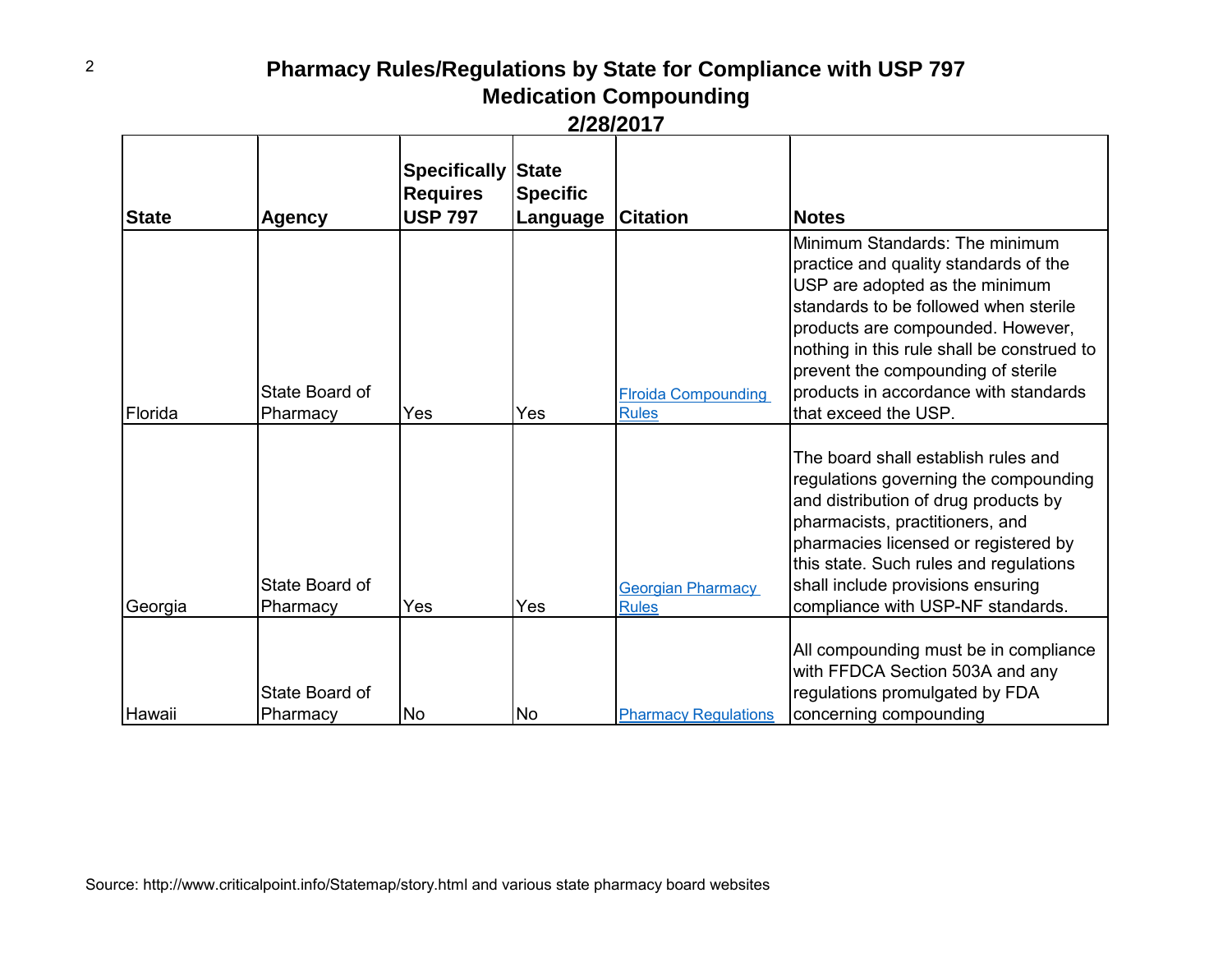|              |                            | <b>Specifically</b><br><b>Requires</b> | <b>State</b><br><b>Specific</b> |                                              |                                                                                                                                                                                                                                                                                                                                                                                                                                                                                                                           |
|--------------|----------------------------|----------------------------------------|---------------------------------|----------------------------------------------|---------------------------------------------------------------------------------------------------------------------------------------------------------------------------------------------------------------------------------------------------------------------------------------------------------------------------------------------------------------------------------------------------------------------------------------------------------------------------------------------------------------------------|
| <b>State</b> | <b>Agency</b>              | <b>USP 797</b>                         | Language                        | <b>Citation</b>                              | <b>Notes</b>                                                                                                                                                                                                                                                                                                                                                                                                                                                                                                              |
| Idaho        | State Board of<br>Pharmacy | No                                     | Yes                             | <b>Idaho Pharmacy</b><br><b>Regulations</b>  | In consideration of the applicable<br>provisions of USP 795 concerning<br>pharmacy compounding of non-sterile<br>preparations, USP 797 concerning<br>sterile preparations, Chapter 1075 of the<br>USP-NF concerning good compounding<br>practices, and Chapter 1160 of the USP-<br>NF concerning pharmaceutical<br>calculations, policies and procedures for<br>the compounding or sterile prepackaging<br>of drug products must ensure the safety,<br>identity, strength, quality, and purity of<br>the finished product |
|              | State Board of             |                                        |                                 | <b>Illinois Sterile</b><br>Compounding       |                                                                                                                                                                                                                                                                                                                                                                                                                                                                                                                           |
| Illinois     | Pharmacy                   | <b>No</b>                              | Yes                             | <b>Preparation Standards</b>                 | Certification of LAF.                                                                                                                                                                                                                                                                                                                                                                                                                                                                                                     |
| Indiana      | State Board of<br>Pharmacy | Yes                                    | Yes                             |                                              | Pharmacy adhers to good compounding<br>practices & the current USP/NF chapter<br>Indiana Pharmacy Rules on sterile preparation.                                                                                                                                                                                                                                                                                                                                                                                           |
|              | State Board of             |                                        |                                 | <b>Iowa Pharmacy Sterile</b>                 |                                                                                                                                                                                                                                                                                                                                                                                                                                                                                                                           |
| lowa         | Pharmacy                   | Yes                                    | Yes                             | Compounding                                  | Requires USP 797                                                                                                                                                                                                                                                                                                                                                                                                                                                                                                          |
| Kansas       | State Board of<br>Pharmacy | No                                     | Yes                             | <b>Kansas Pharmacy</b><br>Regulations - 2015 | Updated regs.                                                                                                                                                                                                                                                                                                                                                                                                                                                                                                             |
| Kentucky     | State Board of<br>Pharmacy | Yes                                    | Yes                             | <b>Kentucky Compounding</b><br><b>FAQ's</b>  | Lists what an inspector will be looking at.                                                                                                                                                                                                                                                                                                                                                                                                                                                                               |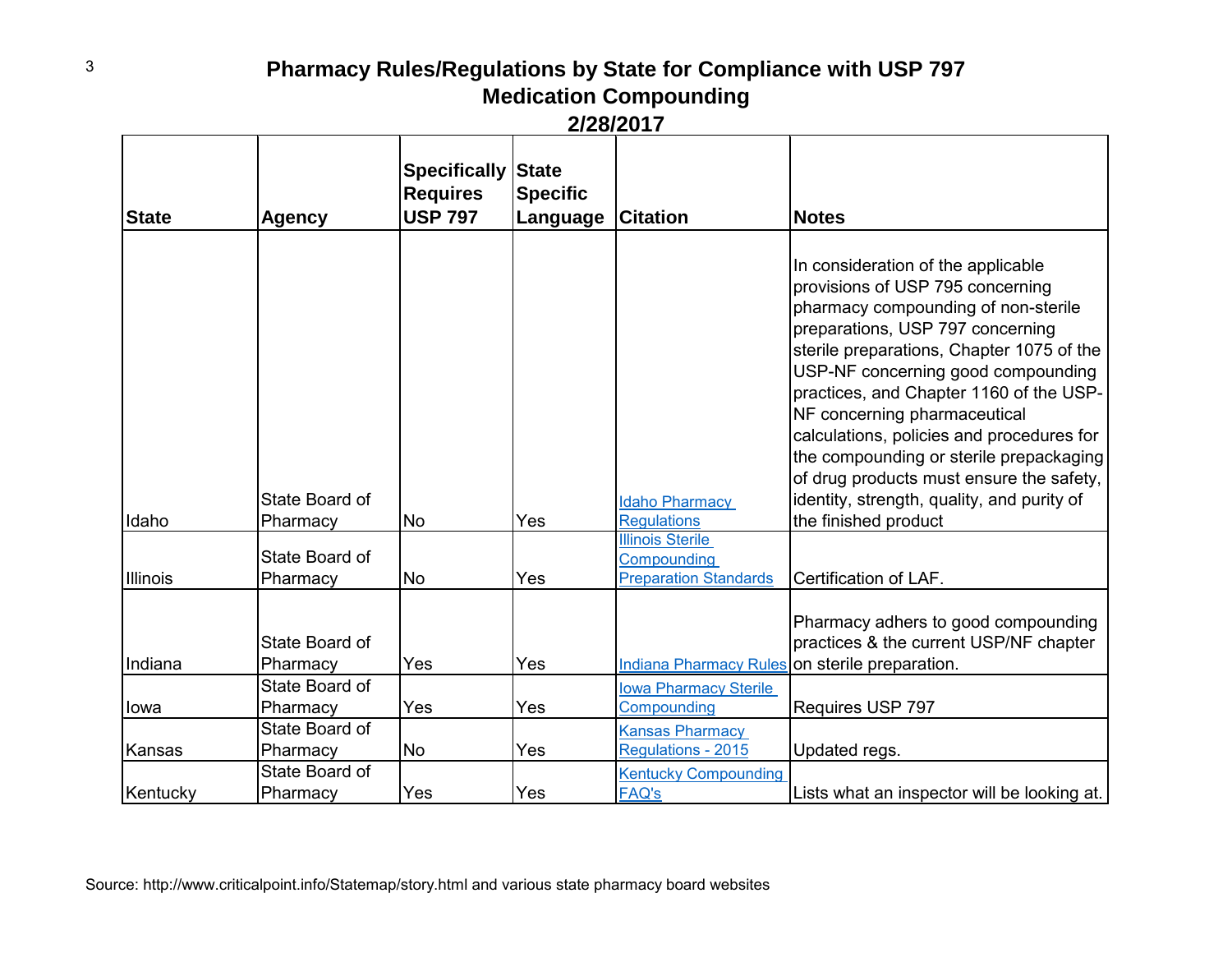|               |                                              | <b>Specifically State</b>         |                             |                                                           |                                                                                                                                                                                                                                                                                                                                                                                                                                                      |
|---------------|----------------------------------------------|-----------------------------------|-----------------------------|-----------------------------------------------------------|------------------------------------------------------------------------------------------------------------------------------------------------------------------------------------------------------------------------------------------------------------------------------------------------------------------------------------------------------------------------------------------------------------------------------------------------------|
| <b>State</b>  | <b>Agency</b>                                | <b>Requires</b><br><b>USP 797</b> | <b>Specific</b><br>Language | <b>Citation</b>                                           | <b>Notes</b>                                                                                                                                                                                                                                                                                                                                                                                                                                         |
| Louisiana     | State Board of<br>Pharmacy<br>State Board of | Yes                               | Yes                         | LA Title 46, Part LIII,<br>Chapter 25, Subchapter         | Pharmacies must comply with federal<br>regulations regarding compounding but<br>do not cite USP 797 though<br>requirements closely mirror the chapter.<br>Codified - Violation of Federal Laws or<br>regulations constitutes unprofessional                                                                                                                                                                                                          |
| Maine         | Pharmacy                                     | Yes                               | <b>No</b>                   | <b>Maine Pharmacy Rules</b>                               | conduct.                                                                                                                                                                                                                                                                                                                                                                                                                                             |
| Maryland      | State Board of<br>Pharmacy                   | Yes                               | Yes                         | <b>Maryland Compounding</b><br><b>Pharmacy inspection</b> | (COMAR 10.34.19.17): Pharmacies will<br>be inspected by the Board at least<br>annually. During the inspection, the<br>pharmacy shall provide quality<br>assurance testing reports,<br>documentation of reporting adverse<br>events, microbial testing of a sampling of<br>the sterile compounded products of the<br>pharmacy, if applicable under USP 797,<br>and any other information requested to<br>ensure compliance with USP 797<br>standards. |
|               | State Board of                               |                                   |                             | <b>Massachusetts</b>                                      |                                                                                                                                                                                                                                                                                                                                                                                                                                                      |
| Massachusetts | Pharmacy                                     | Yes                               | Yes                         | <b>Pharmacy rules</b>                                     |                                                                                                                                                                                                                                                                                                                                                                                                                                                      |
| Michigan      | State Board of<br>Pharmacy                   | Yes                               | Yes                         | Michigan Pharmacy<br><b>Rules</b>                         | Accreditation/Certification Required.<br>TJC recognized                                                                                                                                                                                                                                                                                                                                                                                              |
| Minnesota     | State Board of<br>Pharmacy                   | Yes                               | <b>No</b>                   | <b>Minnesota</b><br><b>Compounding Rules</b>              | Must follow USP 795, 797                                                                                                                                                                                                                                                                                                                                                                                                                             |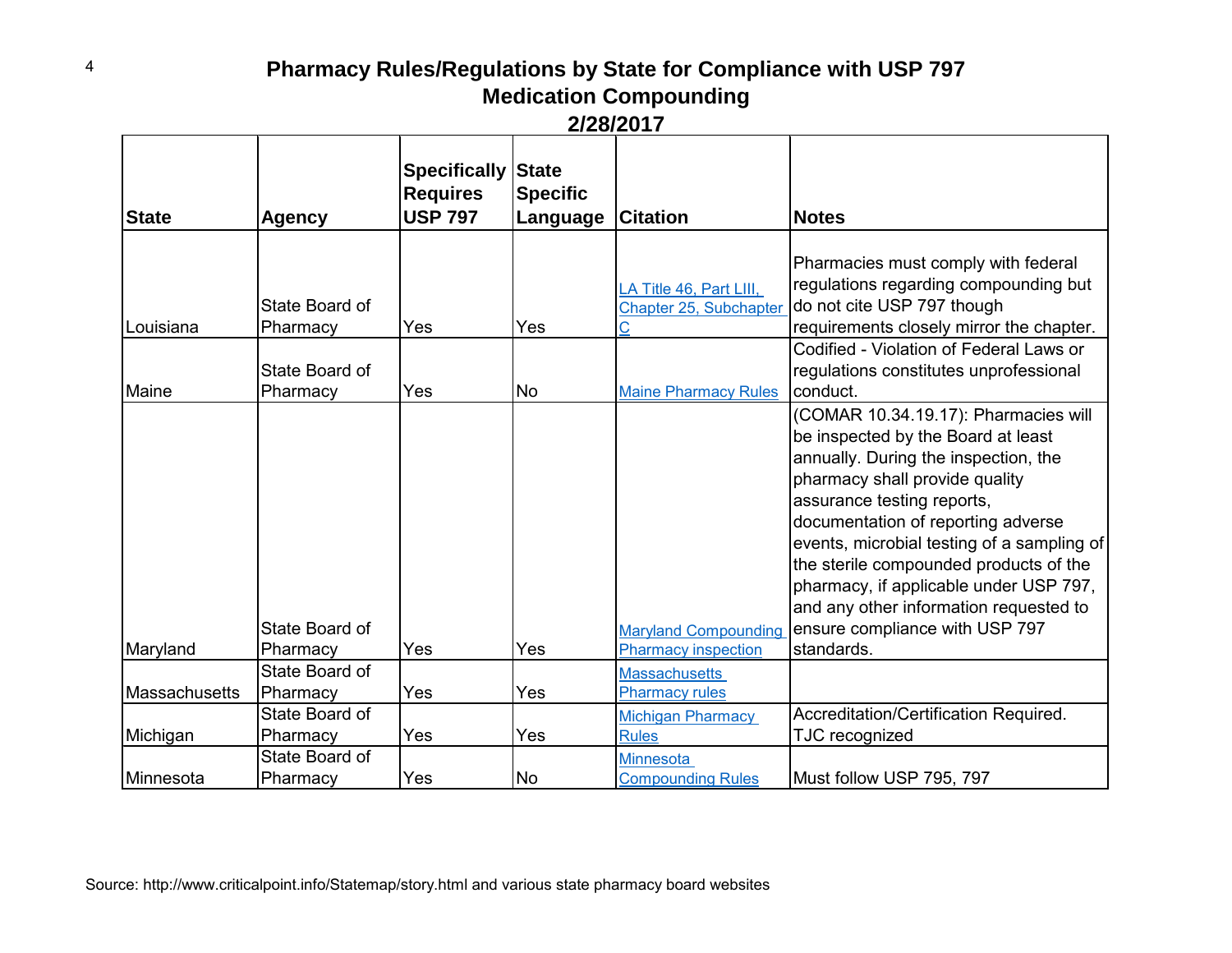|               |                            | <b>Specifically State</b><br><b>Requires</b> | <b>Specific</b> |                                               |                                                                                                                                                                                                                                                                                                                                                                                                                      |
|---------------|----------------------------|----------------------------------------------|-----------------|-----------------------------------------------|----------------------------------------------------------------------------------------------------------------------------------------------------------------------------------------------------------------------------------------------------------------------------------------------------------------------------------------------------------------------------------------------------------------------|
| <b>State</b>  | <b>Agency</b>              | <b>USP 797</b>                               | Language        | <b>Citation</b>                               | <b>Notes</b>                                                                                                                                                                                                                                                                                                                                                                                                         |
|               | State Board of             |                                              |                 | <b>Mississippi</b><br>Compounding             | Every compounding facility under the<br>jurisdiction of the Mississippi Board of<br>Pharmacy shall comply with USP 797                                                                                                                                                                                                                                                                                               |
| Mississippi   | Pharmacy                   | Yes                                          | Yes             | Regulations                                   | and applicable portions of USP 795.                                                                                                                                                                                                                                                                                                                                                                                  |
| Missouri      | State Board of<br>Pharmacy | <b>No</b>                                    | Yes             | <b>Missouri Compounding</b>                   | Compliance with USP rules                                                                                                                                                                                                                                                                                                                                                                                            |
| Montana       | State Board of<br>Pharmacy | Yes                                          | Yes             | Montana 24.174.841<br><b>Sterile Products</b> | The board expects<br>pharmacies/pharmacists engaged in<br>compounding to have policies and<br>procedures to adhere to those guidelines<br>that apply to their practice setting and in<br>all situations to comply with the spirit of<br>United States Pharmacopeia (USP)<br><b>Chapter 795 "Compounding Nonsterile</b><br>Preparations" and USP Chapter 797<br>"Pharmaceutical Compounding-Sterile<br>Preparations." |
| Nebraska      | State Board of<br>Pharmacy | Yes                                          | No              | Nebraska Pharmacy<br><b>Regulations 2015</b>  | Any person authorized to compound<br>shall compound in compliance with the<br>standards of chapters 795 and 797 of<br>The United States Pharmacopeia and<br>The National Formulary, as such<br>chapters existed on January 1, 2015                                                                                                                                                                                   |
|               | State Board of             |                                              |                 | Nevada NAC 639.661                            |                                                                                                                                                                                                                                                                                                                                                                                                                      |
| Nevada        | Pharmacy                   | <b>No</b>                                    | Yes             | <b>Sterile &amp; Compounding</b>              | Refers to USP 797 in definitions.                                                                                                                                                                                                                                                                                                                                                                                    |
| New Hampshire | State Board of<br>Pharmacy | Yes                                          | Yes             |                                               | Board requires all copounders to comply<br>NH Administrative rules with current USP 795 & 797                                                                                                                                                                                                                                                                                                                        |

Source: http://www.criticalpoint.info/Statemap/story.html and various state pharmacy board websites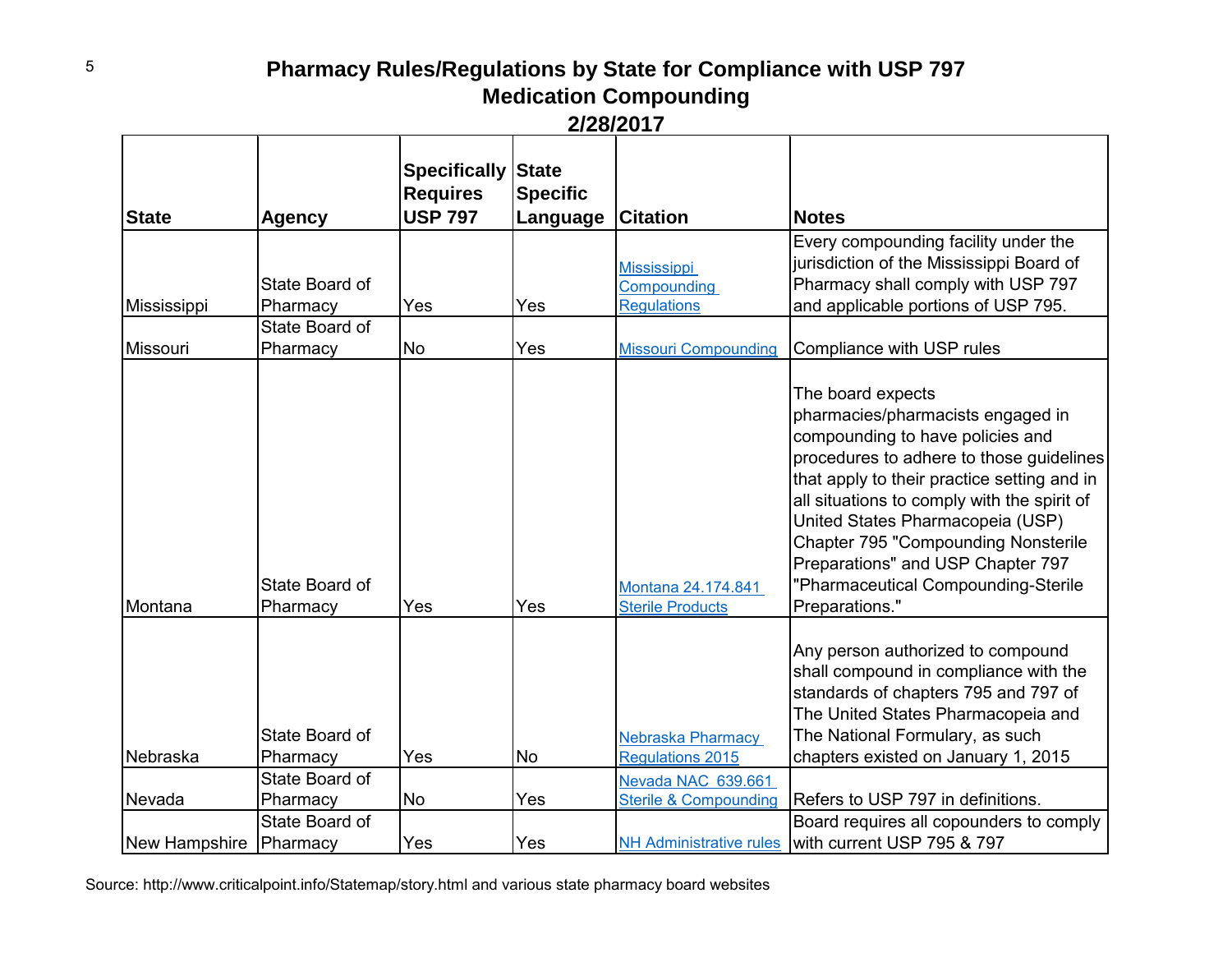| <b>State</b>      | <b>Agency</b>              | <b>Specifically</b><br><b>Requires</b><br><b>USP 797</b> | <b>State</b><br><b>Specific</b><br>Language | <b>Citation</b>                                        | <b>Notes</b>                                                                                                                                                                                                                                         |
|-------------------|----------------------------|----------------------------------------------------------|---------------------------------------------|--------------------------------------------------------|------------------------------------------------------------------------------------------------------------------------------------------------------------------------------------------------------------------------------------------------------|
|                   | State Board of             |                                                          |                                             | New Jersey Board of                                    |                                                                                                                                                                                                                                                      |
| New Jersey        | Pharmacy                   | Yes                                                      | Yes                                         | <b>Pharmacy rules</b>                                  |                                                                                                                                                                                                                                                      |
| <b>New Mexico</b> | State Board of<br>Pharmacy | Yes                                                      | <b>No</b>                                   | <b>New Mexico</b><br>Compounding<br><b>Regulations</b> | Establish standards to ensure that the<br>citizens of New Mexico receive properly<br>compounded contaminant-free sterile<br>preparations properly compounded in<br>accordance with all applicable USP/NF<br>General Chapters numbered below<br>1000. |
| INew York         | State Board of<br>Pharmacy | <b>No</b>                                                | Yes                                         | <b>New York Pharmacy</b>                               | Definition of outsourcing faciity includes<br>compliance with all applicable federal,<br>state laws, including Federal Food Drug<br>& Cosmetic Act.                                                                                                  |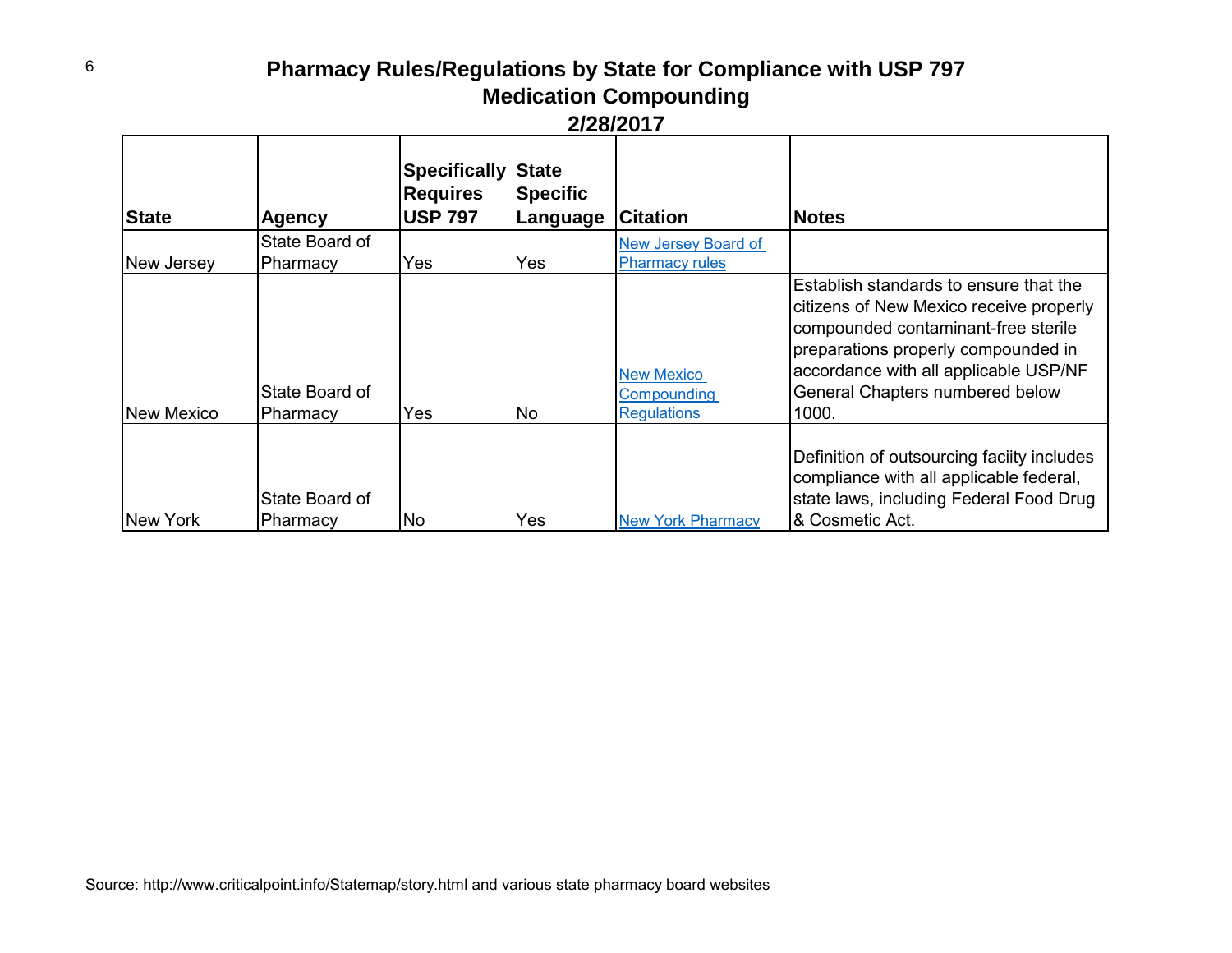|                |                            | <b>Specifically State</b><br><b>Requires</b> | <b>Specific</b> |                                    |                                                                                                                                                                                                                                                                                                                                                                                                                                                                                                                               |
|----------------|----------------------------|----------------------------------------------|-----------------|------------------------------------|-------------------------------------------------------------------------------------------------------------------------------------------------------------------------------------------------------------------------------------------------------------------------------------------------------------------------------------------------------------------------------------------------------------------------------------------------------------------------------------------------------------------------------|
| <b>State</b>   | <b>Agency</b>              | <b>USP 797</b>                               | Language        | <b>Citation</b>                    | <b>Notes</b>                                                                                                                                                                                                                                                                                                                                                                                                                                                                                                                  |
|                |                            |                                              |                 |                                    |                                                                                                                                                                                                                                                                                                                                                                                                                                                                                                                               |
|                | State Board of             |                                              |                 | <b>North Carolina</b>              | The preparation, labeling, and<br>dispensing of sterile compounded<br>preparations shall comply with standards<br>established by United States<br>Pharmacopeia chapter <797>, including<br>all United States Pharmacopeia chapters<br>and standards incorporated into chapter<br><797> by reference and including all<br>subsequent amendments and editions of<br>the same, governing both the sterile<br>compounded products and the physical<br>and environmental conditions under<br>which sterile compounded products are |
| North Carolina | Pharmacy<br>State Board of | Yes                                          | Yes             | Compounding<br><b>North Dakota</b> | prepared, labeled, and dispensed.<br>Updated Regulations - 2015 - names                                                                                                                                                                                                                                                                                                                                                                                                                                                       |
| North Dakota   | Pharmacy                   | <b>No</b>                                    | Yes             | <b>Regulations</b>                 | USP 795, 797 in packaging, etc.                                                                                                                                                                                                                                                                                                                                                                                                                                                                                               |
|                | State Board of             |                                              |                 | <b>Ohio Pharmacy rules for</b>     |                                                                                                                                                                                                                                                                                                                                                                                                                                                                                                                               |
| Ohio           | Pharmacy                   | Yes                                          | Yes             | Compounding                        | Requires compliance with USP 795, 797                                                                                                                                                                                                                                                                                                                                                                                                                                                                                         |
|                | State Board of             |                                              |                 | <b>Oklahoma Pharmacy</b>           | Pharmacies that engage in Non-sterile<br>and sterile compounding are responsible<br>for complying with all aspects of USP                                                                                                                                                                                                                                                                                                                                                                                                     |
| Oklahoma       | Pharmacy                   | Yes                                          | Yes             | <b>Rules - 2016</b>                | compounding Standards and these rules                                                                                                                                                                                                                                                                                                                                                                                                                                                                                         |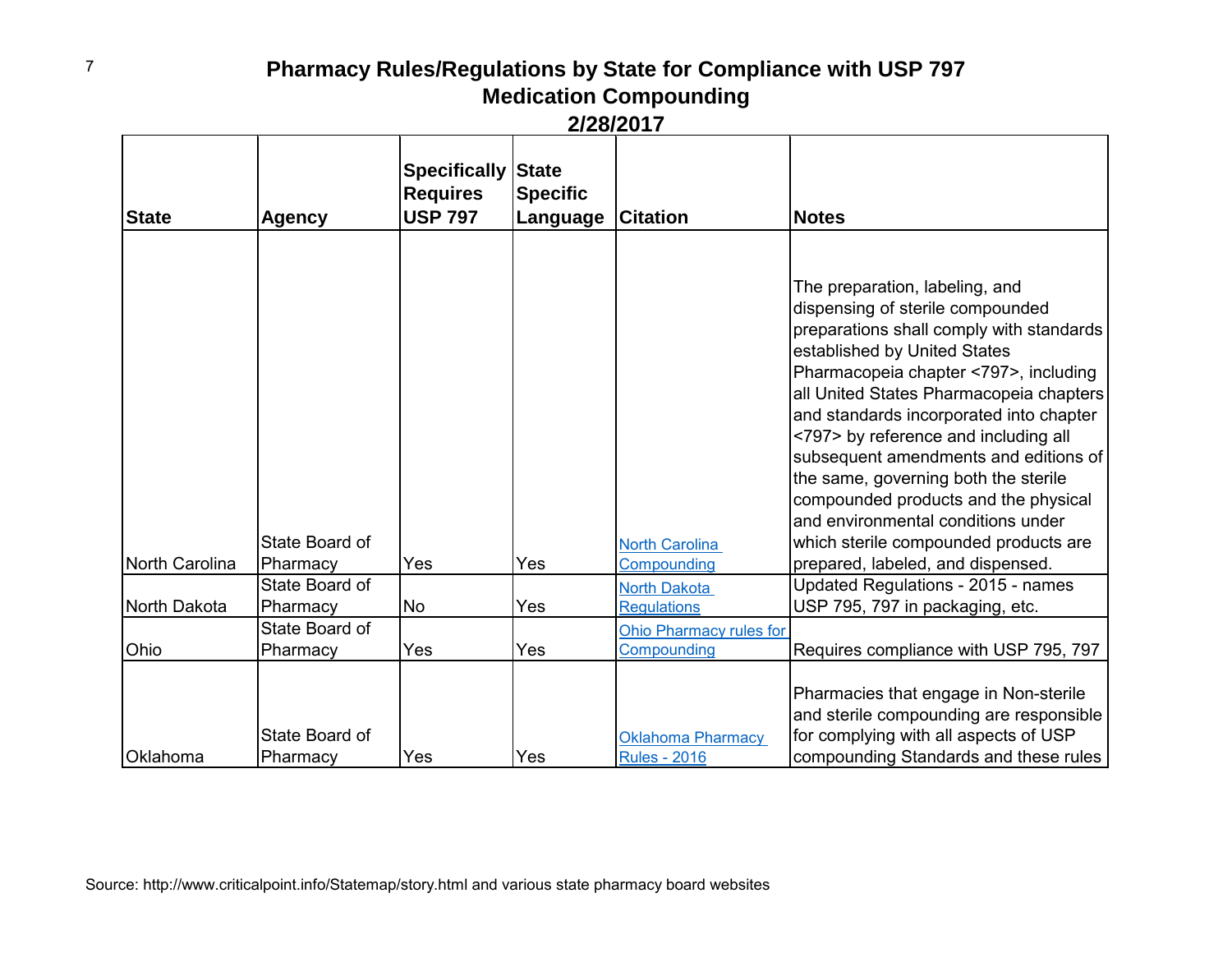| <b>State</b>   | <b>Agency</b>              | <b>Specifically</b><br><b>Requires</b><br><b>USP 797</b> | <b>State</b><br><b>Specific</b><br><b>Language Citation</b> |                                                      | <b>Notes</b>                                                                                                                                                                                                                                                                                                                                                                                                              |
|----------------|----------------------------|----------------------------------------------------------|-------------------------------------------------------------|------------------------------------------------------|---------------------------------------------------------------------------------------------------------------------------------------------------------------------------------------------------------------------------------------------------------------------------------------------------------------------------------------------------------------------------------------------------------------------------|
|                |                            |                                                          |                                                             |                                                      |                                                                                                                                                                                                                                                                                                                                                                                                                           |
| Oregon         | State Board of<br>Pharmacy | <b>No</b>                                                | Yes                                                         | Division 45 Sterile &<br>Non-Sterile<br>Compoundinh  | (3) Whilst the Board does not insist on<br>rigid application of, or adherence to, all<br>the guidelines of the current edition of<br>the United States Pharmacopeia<br>Chapters 795 (USP 795) and 797 (USP<br>797), it expects pharmacists engaging in<br>compounding to adhere to those<br>guidelines that apply to their practice<br>setting and in all situations to comply<br>with the spirit of USP 795 and USP 797. |
| Pennsylvania   | State Board of<br>Pharmacy | <b>No</b>                                                | lNo                                                         | <b>Pennsylvania Pharmacy</b><br><b>Regulations</b>   | The pharmacist is responsible for<br>compounding and dispensing<br>nonproprietary drugs consistent with the<br>Federal Controlled Substances Act (21<br>$U.S.C.A.$ § § 801-904), The Controlled<br>Substance, Drug, Device and Cosmetic<br>Act (35 P. S. § § 780-101—780-144)<br>and the regulations promulgated under<br>these acts.                                                                                     |
| Rhode Island   | State Board of<br>Pharmacy | <b>No</b>                                                | Yes                                                         | <b>Rhode Island Pharmacy</b><br><b>Regulations</b>   | pharmacies must comply with federal<br>regulations concerning commounding<br>but do not cite USP 797, though<br>regulations closely mirror the chapter.                                                                                                                                                                                                                                                                   |
| South Carolina | State Board of<br>Pharmacy | <b>No</b>                                                | Yes                                                         | <b>South Carolina</b><br><b>Pharmacy Regulations</b> | USP referred to in specific instances                                                                                                                                                                                                                                                                                                                                                                                     |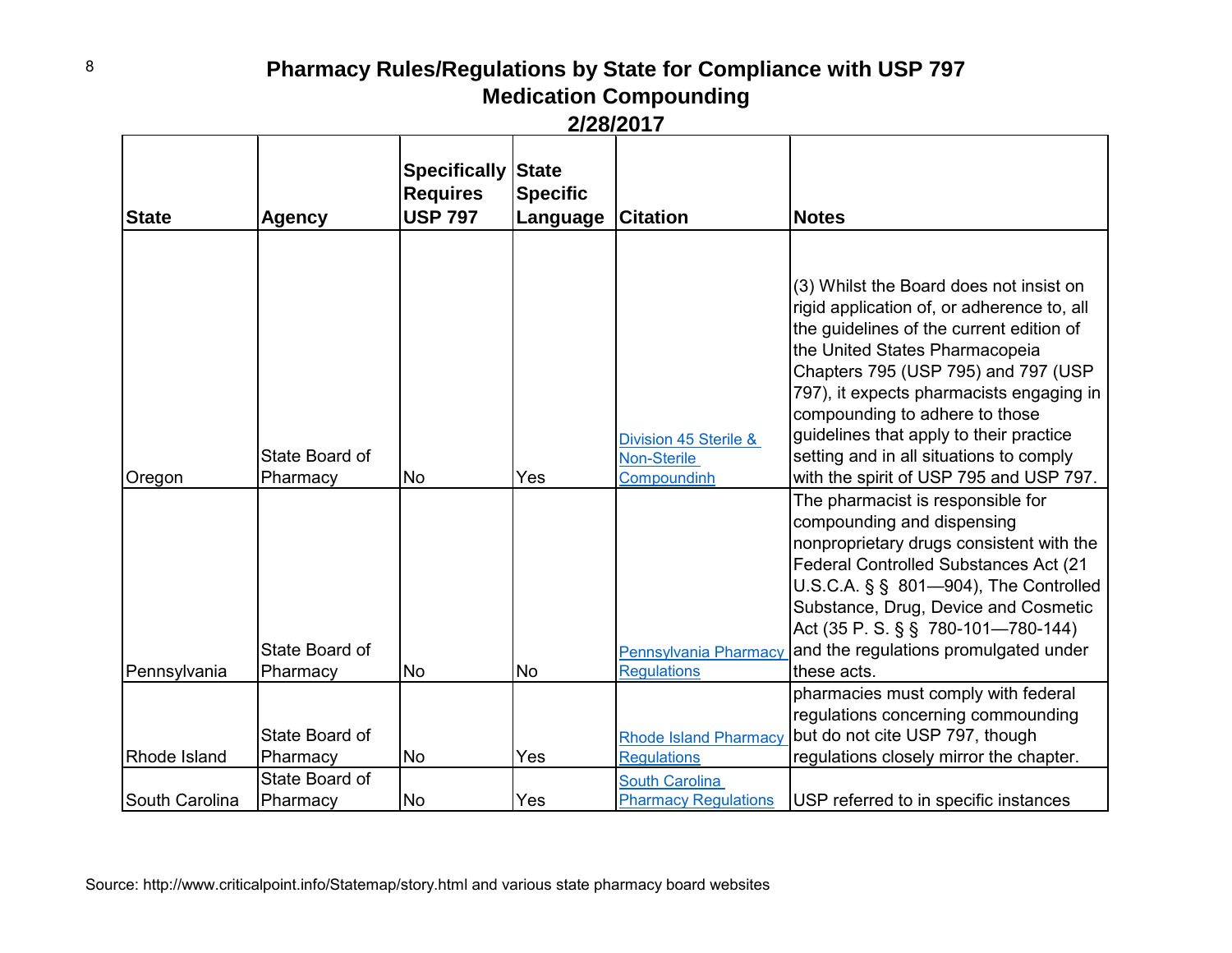| <b>State</b> | <b>Agency</b>              | <b>Specifically</b><br><b>Requires</b><br><b>USP 797</b> | <b>State</b><br><b>Specific</b><br>Language | <b>Citation</b>                                           | <b>Notes</b>                                                                                                                                                                            |
|--------------|----------------------------|----------------------------------------------------------|---------------------------------------------|-----------------------------------------------------------|-----------------------------------------------------------------------------------------------------------------------------------------------------------------------------------------|
| South Dakota | State Board of<br>Pharmacy | Yes                                                      | Yes                                         | South Dakota Pharmacy<br><b>Regulations</b>               | The pharmacist shall select the<br>sterilization method that complies with<br>the standards identified in United States<br>Pharmacopoeia, Chapter 797                                   |
| Tennessee    | State Board of<br>Pharmacy | Yes                                                      | <b>No</b>                                   | <b>Tennessee Sterile</b><br><b>Product Preparation</b>    | Hospitals do not have to submit lists of<br>high risk sterile products to the Board of<br>Pharmacy.                                                                                     |
| Texas        | State Board of<br>Pharmacy | Yes                                                      | Yes                                         | <b>Texas Sterile</b><br>Compounding<br><b>Regulations</b> | Policies established by the pharmacy<br>should consider provisions of USP 797.                                                                                                          |
| Utah         | State Board of<br>Pharmacy | Yes                                                      | <b>No</b>                                   | Utah R156.17b -                                           | Lists monetary penalties for failure to<br>Pharmacy Practice Rule comply with USP 795, 797, etc.                                                                                        |
| Vermont      | State Board of<br>Pharmacy | Yes                                                      | <b>No</b>                                   | <b>Vermont Pharmacy</b><br><b>Rules</b>                   | Pharmacies shall file with the Board<br>proof of USP 797 compliance or an<br>affidavit                                                                                                  |
| Virginia     | State Board of<br>Pharmacy | Yes                                                      | Yes                                         | <b>Virginia Pharmacy</b><br><b>Rules</b>                  | The compounding of both sterile and<br>non-sterile drug products shall be<br>performed in accordance with USP-NF<br>compounding standards and §54.1-<br>3410.2 of the Code of Virginia. |
| Washington   | State Board of<br>Pharmacy | Yes                                                      | Yes                                         | <b>Washington State</b><br><b>Pharmacy Regulations</b>    | USP is cited, but specific regulations by<br>state are the main focus                                                                                                                   |